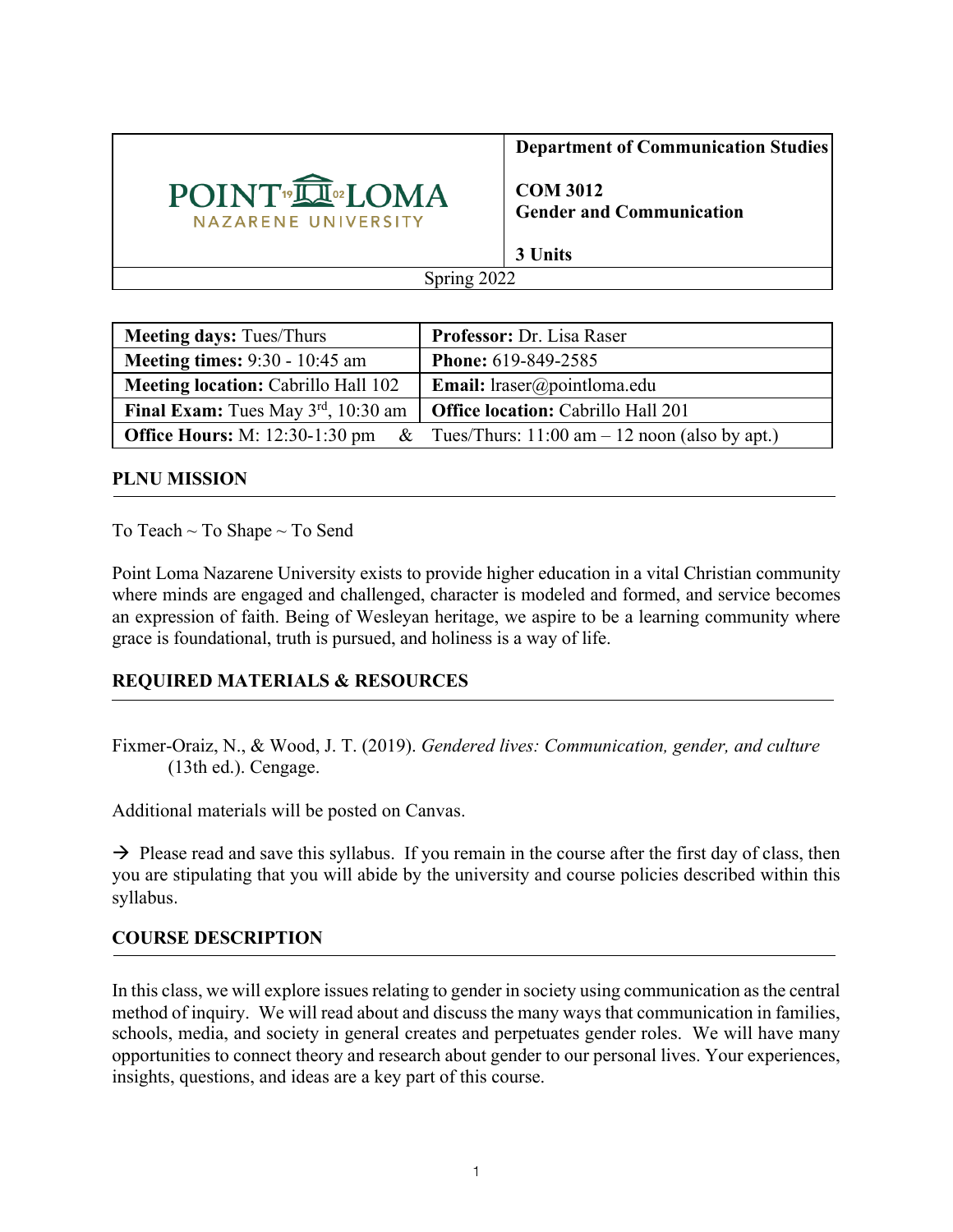# **COURSE LEARNING OUTCOMES**

By the end of the course, you will be able to:

- Explain concepts and theories related to gender and communication and articulate your own perspectives on those concepts.
- Explain the role of communication in constructing a cultural consciousness of gender.
- Discuss how other categories of difference such as race, sexuality, age, class, and ability affect gender and communication.
- Identify the ways that gender affects our communication in relationships, education, organizations, and the media.
- Analyze a popular culture artifact using critical probes to answer the questions: what is this artifact communicating about gender and what are the implications of those messages?
- Search credible academic sources and present your research on a topic related to the intersections of gender and communication.

# **COURSE FORMAT AND POLICIES**

**Support:** I am committed to helping every student attain their best possible education. I AM HERE TO HELP! Please do not hesitate to ask questions, or ask for help, in or out of class. I will also be available if you would like me to review your work and give you feedback before it is turned in or presented. If you have any needs that it would be helpful for me to be aware of,

please do let me know.

**Attendance:** As members of a learning community, your presence is appreciated, and your absence is noticed. The class sessions are set up to help people learn from each other (through discussions, activities, etc.) and you are expected to attend each class session. Everyone has useful and insightful information to offer to the class. Participation is the core of this work, and to help keep track of that, I take attendance.

You are allowed two (2) absences in the course of the semester without penalty. The only absences excused after that will be university approved absences or Covid-related absences (see sections below). It is your choice how you use these absences and it is encouraged that you use them wisely. Please note that these 2 absences DO include instances of illness, quarantine, and family obligations. Each absence over two will result in a 12-point deduction to your overall grade.

**University Approved Absences:** Absences for certain events and obligations recognized by the University (i.e.: participation in sports, forensics, music tours, field trips, etc.) may be counted as "excused." Please notify me at least one week prior to such absences with documentation and contact information from the sponsoring program/department. You are responsible for making up all work missed due to absences in a timely manner, to be worked out ahead of time with me.

**PLNU Attendance and Participation Policy:** Regular and punctual attendance at all class sessions is considered essential to optimum academic achievement. If the student is absent for more than 10 percent of class sessions (3 classes), the faculty member will issue a written warning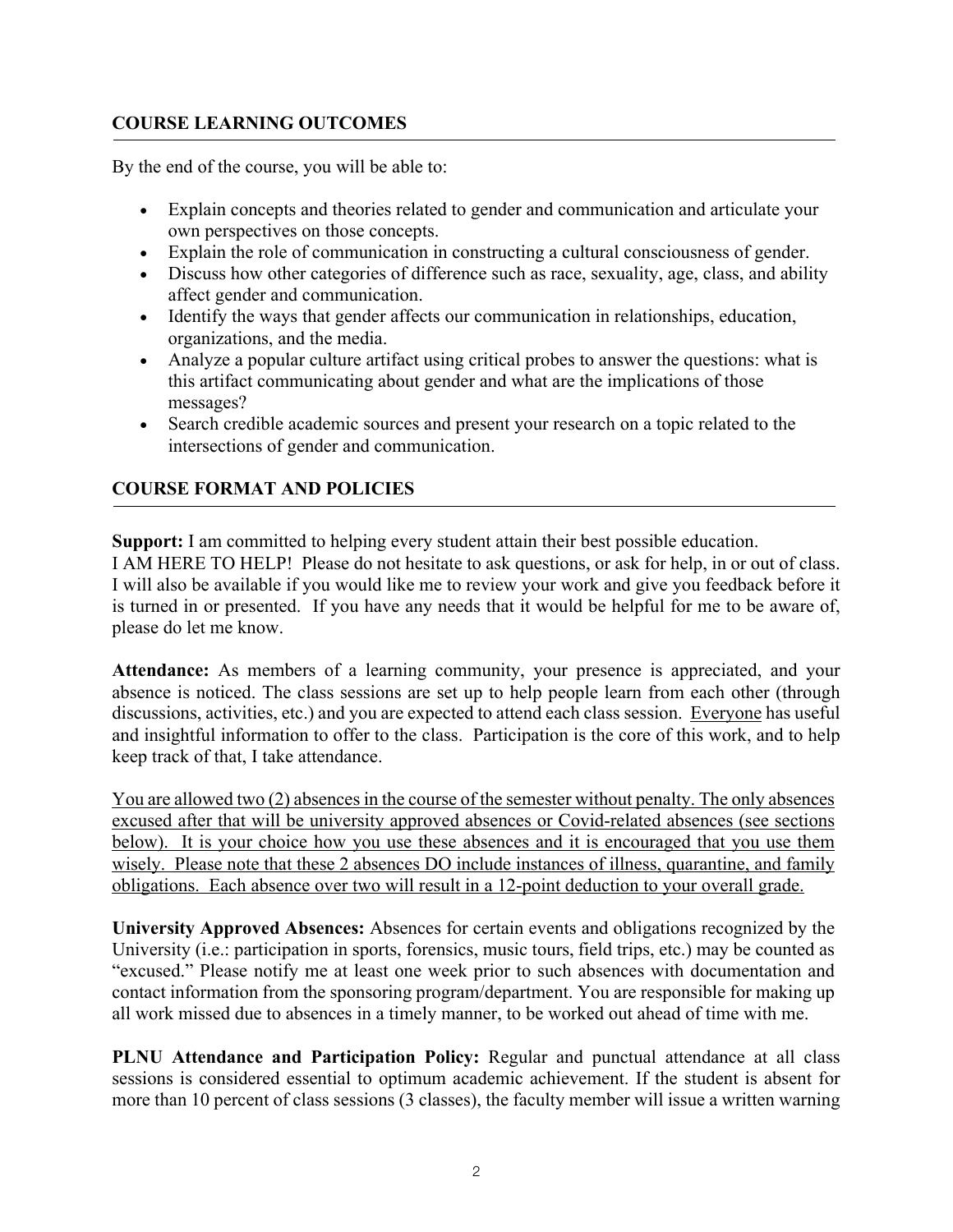of de-enrollment. If the absences exceed 20 percent (6 classes), the student may be de-enrolled without notice until the university drop date or, after that date, receive the appropriate grade for their work and participation.

**COVID-19:** Our course will follow all of the PLNU policies related to Covid-19. Please see the PLNU Covid-19 website, the Covid-19 Canvas course, and the PLNU catalog for the most current policies. All of us, including me, can show our respect and care for each other by wearing our masks indoors, and not coming to class if we do not pass the Campus Clear app or have any Covid symptoms. If you have Covid-related absences with documentation from the EAC that extend beyond the two "freebie" absences allotted for the course, they will be excused. You will still be responsible for getting the notes from a classmate and keeping up with all assignments for any classes you miss.

Due to our current pandemic conditions, there is the possibility that classes may periodically need to be held in an asynchronous or synchronous online format. The attendance policy still applies to these types of class formats. Please check email/Canvas announcements on a regular basis for any course updates.

# **Zoom Class Expectations:**

- 1. Please show up to Zoom on time.
- 2. Turn on camera and make sure your camera is turned on for the entire length of the class.
- a. If you need to have your camera turned off an email MUST be sent to me prior to class otherwise I will consider this an absence.
- b. Excused reasons for intermittent camera being off: need to use the restroom, may need to protect roommate.
- 3. Participate with professor and peers by unmuting OR using the chat.
- 4. Make sure you are in a quiet space (when possible) free of distractions.
	- a. You should reserve this class time just like you would if you were face to face.
- b. You should not be driving or at work during a Zoom class.
- 5. Once PLNU returns to face-to-face learning, Zoom class sessions will not be an option.
- 6. Please keep in mind that PLNU's absence policy states that you may not surpass 20% of our class sessions.

Late to Class/Leaving Early: It is an expectation of this class community that we begin our class time together, and complete our class time together each day. Instances of habitual lateness are a distraction to our class community and may impact your ability to participate fully in the course. Therefore, I do make note when you are late to class and five tardies will equal one absence. Please talk to me early in the semester if you have any questions or concerns about this policy.

Being absent for more than 20 minutes during any part of a class period, whether at the beginning, middle, or end, will constitute an absence. Similarly, it is expected that you remain actively engaged in the classroom discussion and activities until the end of the class period. If you absolutely must leave early one day for a personal/emergency reason, please let me know at the class period prior or via email before class. (During advising time, please arrange any advising meetings with your academic adviser so that they do not conflict with your class schedule.)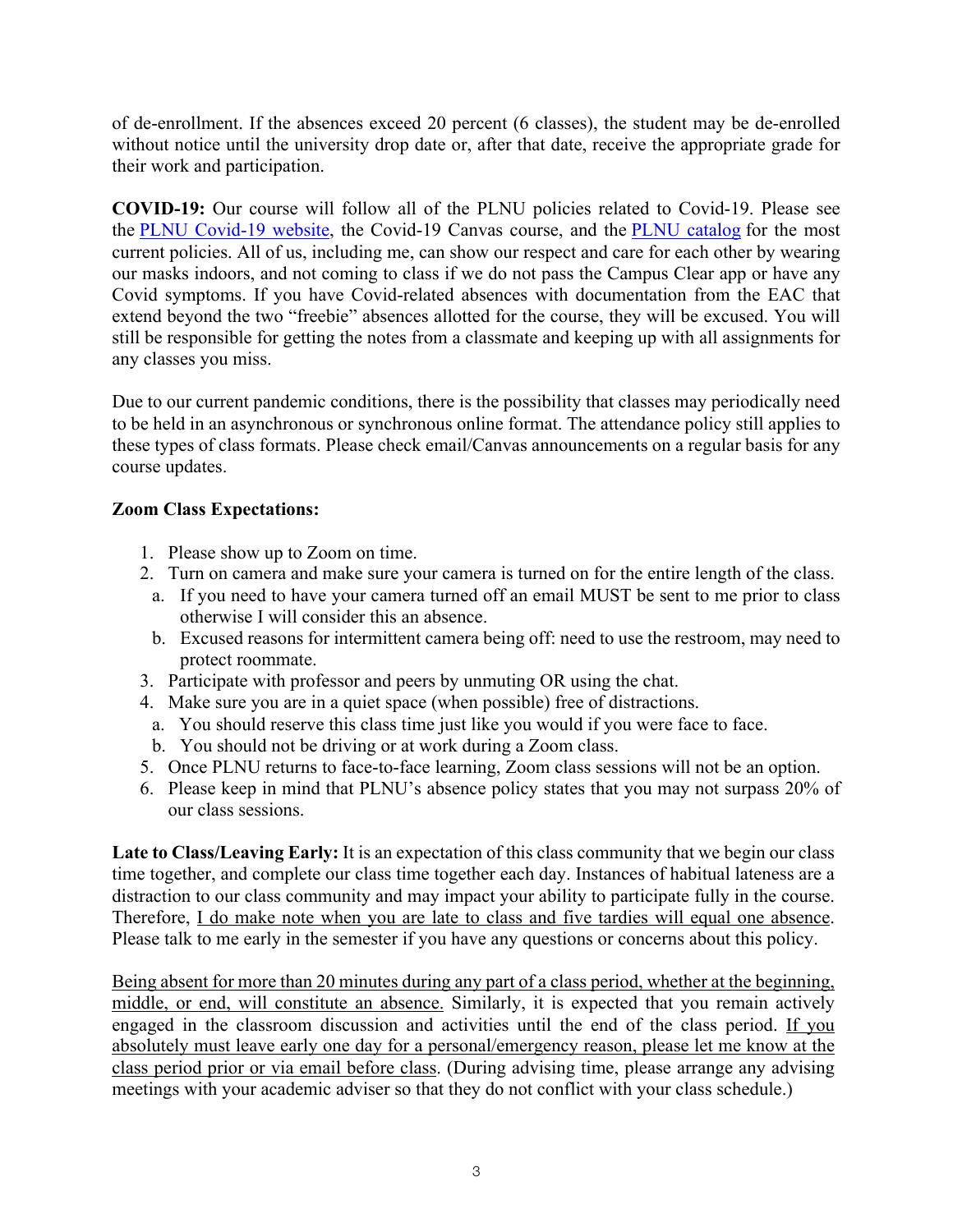Late Work/Make-Up Work: All assignments are to be submitted/turned in according to the due dates set on this syllabus schedule and on Canvas. In general, no late or makeup written assignments/presentations will be allowed. Please communicate with me in advance of an assignment due date if you are concerned that an illness or other personal hardship may prevent you from turning in an assignment on time. If you are absent on the day of a test or a presentation, I will only consider a make-up opportunity if you have communicated with me in advance of your absence and you have documentation of your absence (for example, a note from your doctor or Covid documentation from the EAC).

**Incompletes:** Incompletes will only be assigned in extremely unusual circumstances, given reasonable justification.

**Electronic Devices:** The use of cell phones and laptops/tablets during class is prohibited unless I ask for them to be used as a specific part of a class activity. Please join me in turning off or silencing all cell phones, laptops, and similar electronic devices and keeping them out of sight for the duration of class. This policy was influenced by two important pieces of research: 1. Faria Sana, Tina Weston, and Nicholas J. Cepeda, "Laptop Multitasking Hinders Classroom Learning for Both Users and Nearby Peers," Computers and Education (March 2013): "We found that participants who multitasked on a laptop during a lecture scored lower on a test compared to those who did not multitask, and participants who were in direct view of a multitasking peer scored lower on a test compared to those who were not. The results demonstrate that multitasking on a laptop poses a significant distraction to both users and fellow students and can be detrimental to comprehension of lecture content." 2. Pam A. Mueller and Daniel M. Oppenheimer, "The Pen Is Mightier Than the Keyboard: Advantages of Longhand Over Laptop Note Taking" (April 2014). In this study, the authors found that students who hand wrote their notes during lectures remembered more material than students who used laptops for notetaking because they could not write everything down verbatim. The extra processing required by the hand writers to select important over extraneous information was beneficial for their retention of the material they were learning.

**Email:** I will frequently use email to communicate with you and I do my best to respond to your emails as promptly as possible. If you send me an email after 5 pm, or over the weekend or on a holiday, I will respond on the following school day.

**Written Work:** Please type, double-space and staple all written work unless instructed otherwise. It is my expectation that all writing will be clear, coherent, and free of grammatical/spelling errors. Please proof all written work – your grade will reflect both the substance and the style of your writing. When working on the computer, try to plan for the "unexpected" but predictable problems: plan extra time for library printing issues and back up files as you go.

**Student Responsibility:** It is your responsibility to maintain your class schedule. Should the need arise to drop this course (personal emergencies, poor performance, etc.), you have the responsibility to follow through (provided the drop date meets the stated calendar deadline established by the university). Simply ceasing to attend this course or failing to follow through to arrange for a change of registration (drop/add) may easily result in a grade of F on the official transcript.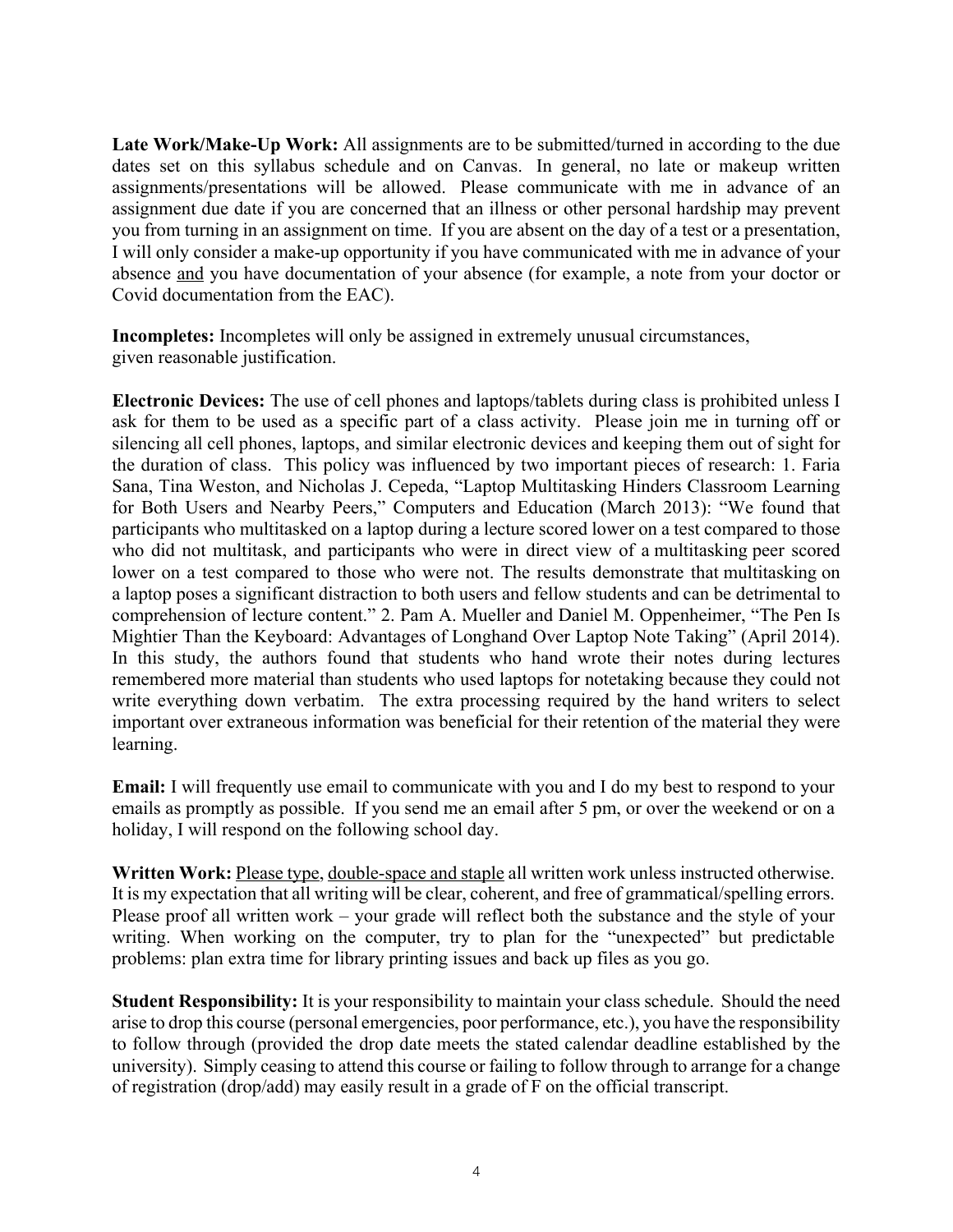**Final Exam Policy:** Successful completion of this class requires taking the final examination on its scheduled day. Final exams will not be given early before our assigned date/time. Please arrange any activities or transportation for the break around this finals schedule so that you can be present at the assigned time.

**PLNU Academic Honesty Policy:** Students should demonstrate academic honesty by doing original work and by giving appropriate credit to the ideas of others. Academic dishonesty is the act of presenting information, ideas, and/or concepts as one's own when in reality they are the results of another person's creativity and effort. A faculty member who believes a situation involving academic dishonesty has been detected may assign a failing grade for that assignment or examination, or, depending on the seriousness of the offense, for the course. Faculty should follow and students may appeal using the procedure in the university Catalog. See Academic Policies for definitions of kinds of academic dishonesty and for further policy information.

**PLNU Copyright Policy:** Point Loma Nazarene University, as a non-profit educational institution, is entitled by law to use materials protected by the US Copyright Act for classroom education. Any use of those materials outside the class may violate the law.

**PLNU Academic Accommodations Policy:** PLNU is committed to providing equal opportunity for participation in all its programs, services, and activities. Students with disabilities may request course-related accommodations by contacting the Educational Access Center (EAC), located in the Bond Academic Center (EAC@pointloma.edu or 619-849-2486). Once a student's eligibility for an accommodation has been determined, the EAC will issue an academic accommodation plan ("AP") to all faculty who teach courses in which the student is enrolled each semester.

PLNU highly recommends that students speak with their professors during the first two weeks of each semester/term about the implementation of their AP in that particular course and/or if they do not wish to utilize some or all of the elements of their AP in that course.

Students who need accommodations for a disability should contact the EAC as early as possible (i.e., ideally before the beginning of the semester) to assure appropriate accommodations can be provided. It is the student's responsibility to make the first contact with the EAC.

If students do not wish to avail themselves of some or all of the elements of their AP in a particular course, it is the responsibility of those students to notify their professor in that course. PLNU highly recommends that EAC students speak with their professors during the first two weeks of each semester about the applicability of their AP in that particular course and/or if they do not desire to take advantage of some or all of the elements of their AP in that course.

**Spiritual Care:** Please be aware PLNU strives to be a place where you grow as whole persons. To this end, we provide resources for our students to encounter God and grow in their Christian faith. If students have questions, a desire to meet with the chaplain or have prayer requests you can contact the Office of Spiritual Development.

**State Authorization:** State authorization is a formal determination by a state that Point Loma Nazarene University is approved to conduct activities regulated by that state. In certain states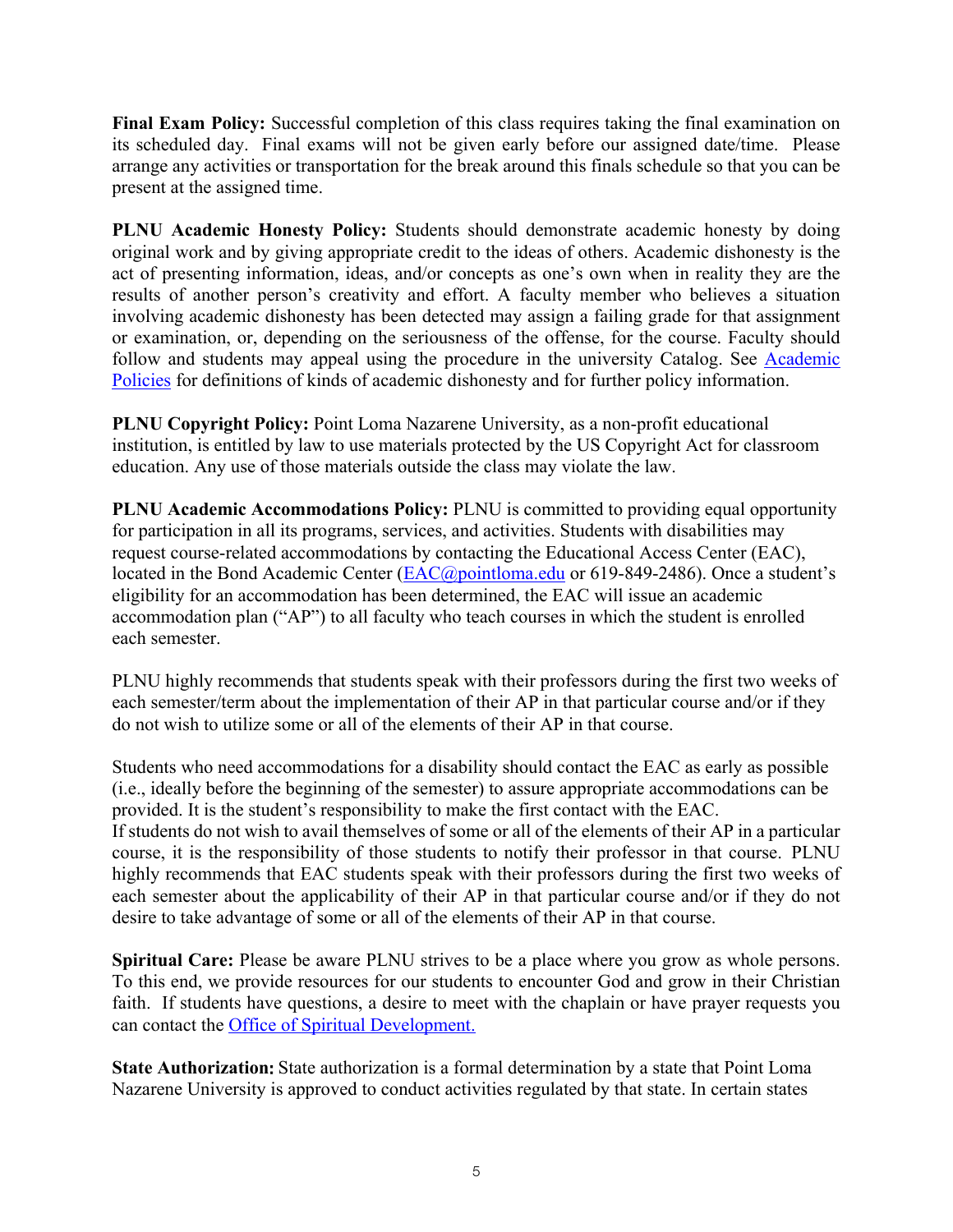outside California, Point Loma Nazarene University is not authorized to enroll online (distance education) students. If a student moves to another state after admission to the program and/or enrollment in an online course, continuation within the program and/or course will depend on whether Point Loma Nazarene University is authorized to offer distance education courses in that state. It is the student's responsibility to notify the institution of any change in his or her physical location. Refer to the map on **State Authorization** to view which states allow online (distance education) outside of California.

#### **CLASS ASSIGNMENTS**

**Gender Connections:** At the beginning of class (typically this will happen at the beginning of our Thursday class), I will ask the class if you have any "Gender Connections" to share. News articles, television shows, advertisements, classroom/work experiences, and our interactions with others all provide useful material for "gender connections." This time will allow us to consider more of the ways gender issues emerge in our lives and experiences. As the course progresses, we will all be more aware of the power of gender and the prevalence of gender stereotypes. Please be willing to bring in examples for discussion and also be ready to share your perspectives on the issues raised by your peers. A rubric for your participation in Gender Connections is provided on Canvas.

**Reading Quizzes:** You will have reading quizzes throughout the semester on select chapters of the text (see course schedule for dates). You may bring one 3x5 notecard (front and back) of handwritten notes to class as an aid for the quiz. Please make sure that you have a tablet or laptop with you in class to complete the quiz on Canvas with Honorlock proctoring. You may not take quizzes on your phone. If you do not have a laptop or tablet to bring to class that is set up with Honorlock, please let Dr. Raser know in advance. Quizzes will consist of a mix of multiple choice, T/F, fill-in-the-blank, and short response/essay questions. **At the end of the semester, the quiz with the lowest score will be dropped.**

**Quiz Policy:** Quizzes will not be given early. If you are absent (for illness, travel, Covid-related isolation or quarantine) on the day of a quiz, that first quiz grade will be dropped. If you miss more than one quiz, make-up quizzes will only be given if you have an illness or other personal hardship and you notify me in advance of your absence. Exception to this policy: a first and subsequent missed quiz may be made up only for instances of university approved absences (debate team, athletic team travel, field trip for another class, etc.). Reading quizzes will be given at the beginning of class. If you come late to class, you will not be given extra time to complete a quiz.

**Reading Guides:** On select chapters throughout the semester, you will have a Reading Guide to complete on Canvas before our class discussion. Reading Guides will have multiple choice, T/F, and short answer questions in order to assist with reading comprehension and to help you gauge your understanding of the chapter's content. The reading guide will also give you some questions to consider in preparation for our class discussion for the week. Questions may also contain links to supplemental readings to explore and reflect upon. **Reading guides are to be completed on your own – while you may use your book as an aid, please do not discuss or share answers with anyone else, unless stipulated in the question prompt.**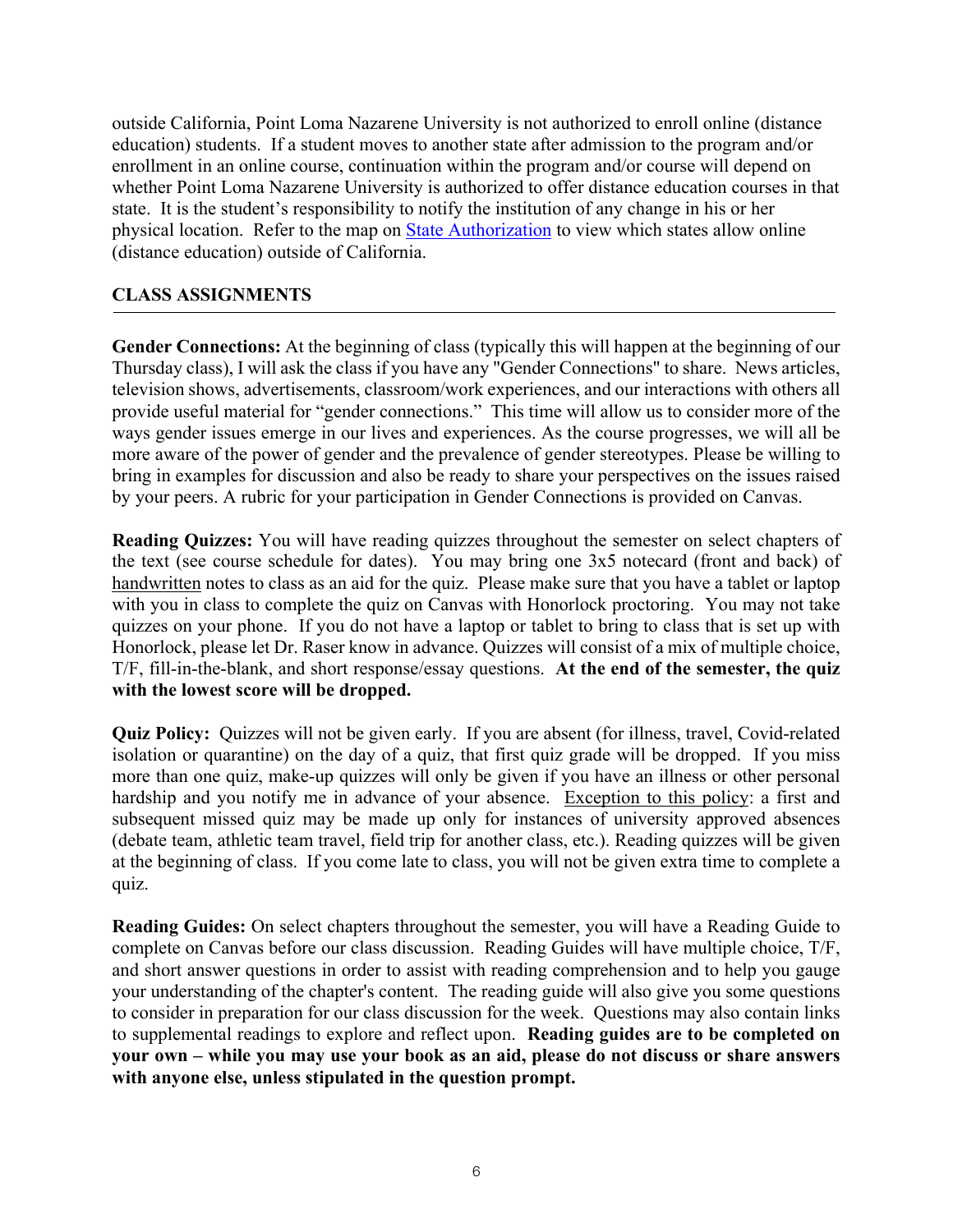**Reflection Letter to My Younger Self:** At the end of the semester, you will turn in a typed letter written to your younger self. In your letter, you will reflect upon some of the ways that the readings, activities, and discussions in this course may have encouraged you to consider/challenge the world around you differently. You will make specific connections to the course readings and discussions/activities in your letter. On our final day of class, you will receive participation points for sharing about the content of your letter (not reading word-for-word) and your process of writing your letter with the class.

**Gender Research Presentation:** You will select a topic of inquiry related to gender and communication that interests you for this research presentation. Examples of topics might include: language used to describe male and female politicians, gender activism on social media, portrayals of men in advertising, racial disparities in prenatal care for mothers, gender-based pricing on personal care items.) You will conduct research on your topic by compiling an annotated bibliography of academic sources, creating a claim/argument, and presenting your findings/conclusions in a formal class presentation with quality visuals. You may collaborate on your topic and research presentation with a partner, or complete it individually. If you choose to work with a partner, you will submit two separate annotated bibliographies.

**In-Class (or Canvas) Assignments:** At times, you will be given short assignments or exercises in class (or on Canvas) that are worth points toward your final grade. These assignments may include written responses/reflections, podcasts, discussions, group work, etc. The point value for these assignments may vary, but will be clearly designated on the assignment.

#### **ASSESSMENT & GRADING**

| Grade Scale (% to Letter):<br>$93 - 100$<br>$90 - 92.9\%$<br>87-89.9%<br>83-86.9%<br>80-82.9% | А-<br>$_{\rm B+}$<br>B- | 73-76.9%<br>70-72.9%<br>$67-69.9\%$<br>$63 - 66.9\%$<br>$60 - 62.9\%$ | $C$ -<br>$D+$<br>D<br>D- |
|-----------------------------------------------------------------------------------------------|-------------------------|-----------------------------------------------------------------------|--------------------------|
| 77-79.9%                                                                                      |                         | $0 - 59$                                                              | F                        |

**Rounding:** Typically, grades follow the scale above and are not rounded up. Rounding of grades is only done in rare circumstances when the percentage point after the decimal is extremely close to the next grade and the student has demonstrated exemplary participation and effort in the course. **Any possible changes are made by instructor discretion; please do not request that your grade be rounded up.**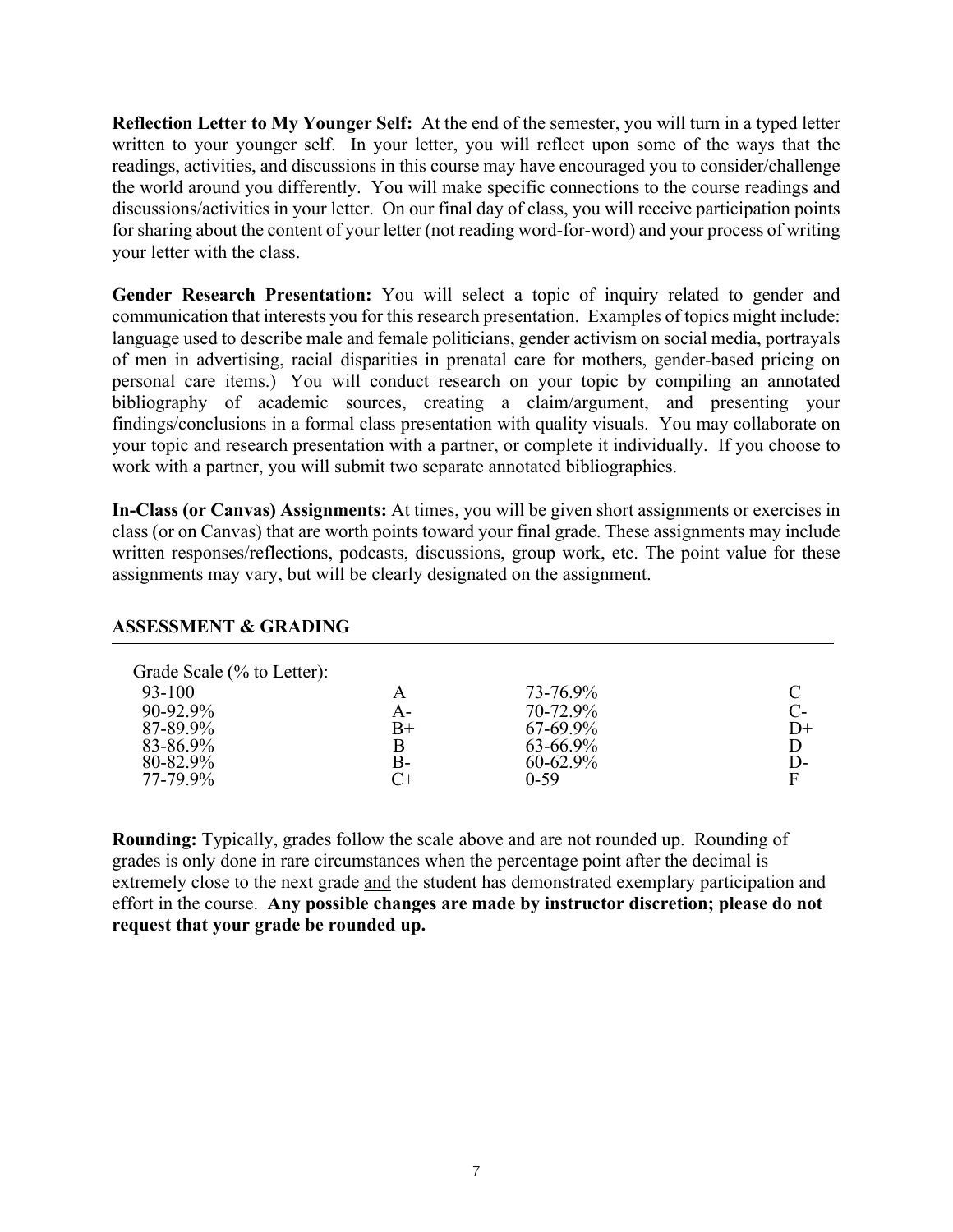| <b>COURSE REQUIREMENTS</b>                        | Number of Points    | Number of Points |
|---------------------------------------------------|---------------------|------------------|
|                                                   | <b>AVAILABLE</b>    | <b>I EARNED</b>  |
| <b>Reading Quizzes</b>                            | 60                  |                  |
| Reading Guides on Canvas                          | 70                  |                  |
| <b>Gender Connections</b>                         | 30                  |                  |
| <b>Annotated Bibliography</b>                     | 30                  |                  |
| Letter to my Younger Self (includes participation | 25                  |                  |
| on final class meeting)                           |                     |                  |
| <b>Gender Research Presentation</b>               | 100                 |                  |
| In class (or Canvas) Assignments                  | 50                  |                  |
| <b>TOTAL</b>                                      | 365                 |                  |
| - Absence penalties (12 pts. per absence after 2) | $(e.g., 3$ absences |                  |
| absences)                                         | $= -12$             |                  |

#### **Point Distribution**

**NOTE:** There may be adjustments made to the point values/totals listed above. Each assignment will be clearly marked with the point value when assigned in class or on Canvas.

Student grades will be posted in the Canvas grade book after each assignment has been graded. It is important to read the comments written on your assignment or posted on Canvas as these comments are intended to help you improve your work.

# **Tentative Course Schedule**

- Subject to change with fair notice.
- Please complete reading prior to arriving at class on the assigned due date.

| WK             | Date             | Topic                              | Reading/Assignments Due               |
|----------------|------------------|------------------------------------|---------------------------------------|
|                | $R$ 1/13         | Welcome/Course Intro on Zoom       | Review Course Syllabus                |
| $\overline{2}$ | T1/18            | Communication, Gender, and Culture | GL: Introduction and Ch 1             |
|                |                  |                                    | Intro & Ch. 1 Reading Guide due on    |
|                |                  |                                    | Canvas by $1/17$ at $11:59$ pm        |
|                | $R$ 1/20         | Communication, Gender, and Culture |                                       |
| 3              | T1/25            | Theoretical Approaches to Gender   | GL:Ch2                                |
|                |                  |                                    | Ch 2 Reading Quiz in class            |
|                | R 1/27           | Theoretical Approaches to Gender   | Data for Gender Theories due on       |
|                |                  |                                    | Canvas by $1/26$ at $11:59$ pm        |
| $\overline{4}$ | T2/1             | Competing Images of Women          | $GL: Ch$ 3                            |
|                |                  |                                    | Ch 3 & Body Politic Reading Guide     |
|                |                  |                                    | due on Canvas by $1/31$ at $11:59$ pm |
|                | R <sub>2/3</sub> | Competing Images of Women          |                                       |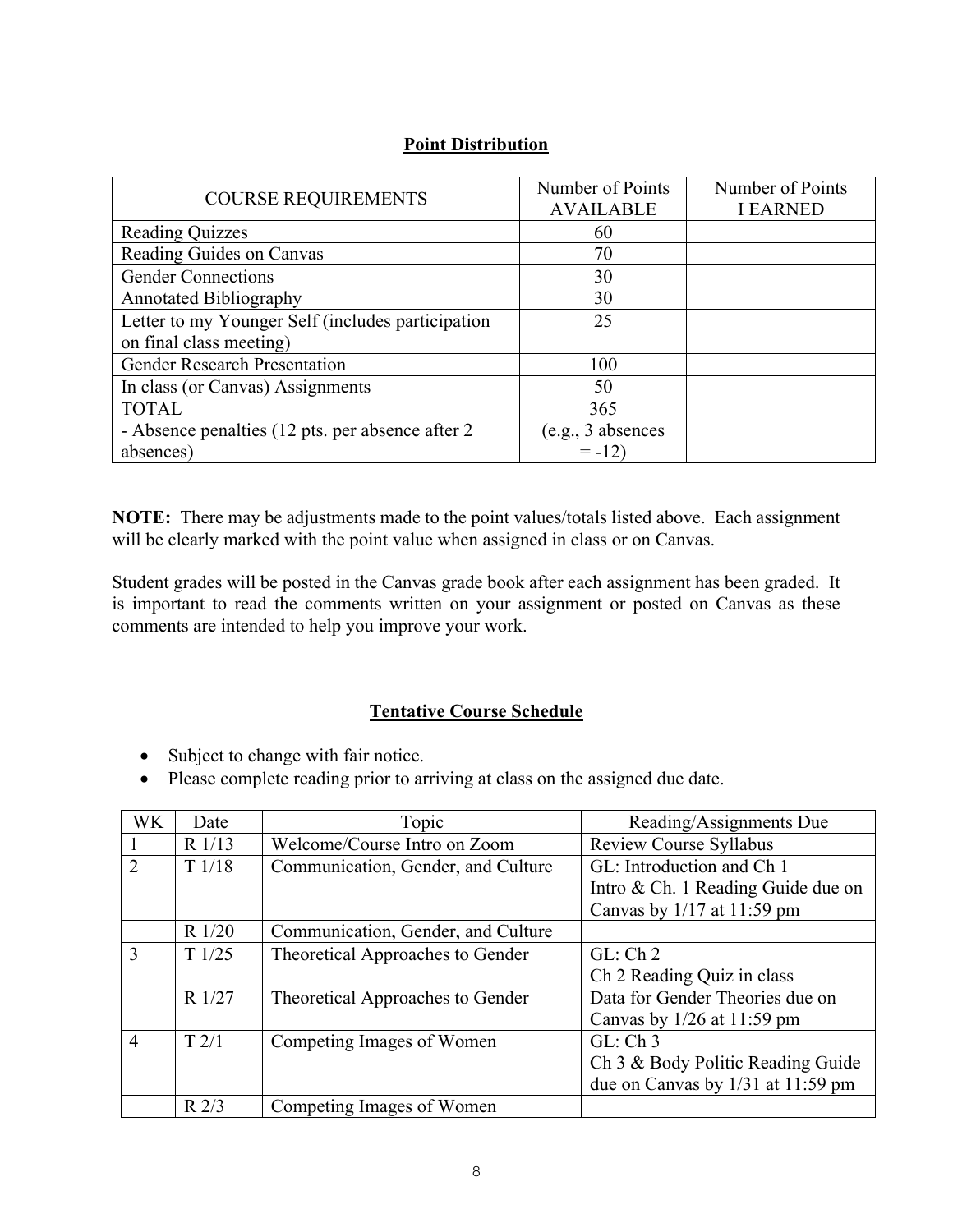| 5              | T2/8            | Competing Images of Men                 | GL:Ch4                                  |
|----------------|-----------------|-----------------------------------------|-----------------------------------------|
|                |                 |                                         | Ch 4 Reading Quiz in class              |
|                | R 2/10          | Competing Images of Men                 | The Liturgists Podcast: Man-            |
|                |                 |                                         | Listen and respond on Canvas by 2/9     |
|                |                 |                                         | at 11:59 pm                             |
| 6              | T2/15           | Gendered Verbal Communication           | $\overline{GL}$ : Ch 5                  |
|                |                 |                                         | Ch 5 Reading Guide due on Canvas        |
|                |                 |                                         | by 2/14 at 11:59 pm                     |
|                | R 2/17          | Dr. Raser at Western States Com         | Gender Journal Article Assignment       |
|                |                 | Conference. No in-person class.         | due on Canvas by 2/18 at 11:59 pm       |
|                |                 | Complete assignment on Canvas           |                                         |
| $\overline{7}$ | T2/22           | Gendered Nonverbal Communication        | GL:Ch 6                                 |
|                |                 |                                         | Ch 6 Reading Quiz in class              |
|                | R 2/24          | <b>Gendered Nonverbal Communication</b> |                                         |
| 8              | T3/1            | <b>Becoming Gendered</b>                | GL:Ch 7                                 |
|                |                 |                                         | Ch 7 Reading Guide due on Canvas        |
|                |                 |                                         | by 2/28 at 11:59 pm                     |
|                | $R \frac{3}{3}$ | <b>Becoming Gendered</b>                | Submit Research topic proposal by       |
|                |                 |                                         | 3/4 at 11:59 pm                         |
|                | $3/7 - 3/11$    | <b>Spring Break</b>                     | No Classes                              |
| 9              | T3/15           | Gendered Education                      | GL:Ch 8                                 |
|                |                 |                                         | Ch 8 Reading Quiz in class              |
|                | R 3/17          | Library Research Day                    | Come prepared to research your          |
|                |                 | Meet in the Computer Lab in Ryan        | approved topic and work on your         |
|                |                 | Library                                 | annotated bibliography                  |
| 10             | T3/22           | <b>Gendered Close Relationships</b>     | GL: Ch 9                                |
|                |                 |                                         | Ch 9 Reading Quiz in class              |
|                | R 3/24          | <b>Gendered Close Relationships</b>     |                                         |
| 11             | T3/29           | Gendered Organizational                 | GL: Ch 10                               |
|                |                 | Communication                           | Ch 10 Reading Guide due on Canvas       |
|                |                 |                                         | by 3/28 at 11:59 pm                     |
|                | R 3/31          | Gendered Organizational                 | <b>Annotated Bibliography Due by</b>    |
|                |                 | Communication                           | $4/1$ at 11:59 pm                       |
| 12             | T4/5            | Gendered Media                          | GL: Ch 11                               |
|                |                 |                                         | Ch 11 Reading Quiz in class             |
|                | R 4/7           | Gendered Media                          | Bring popular cultural artifact for in- |
|                |                 |                                         | class gender critique/analysis          |
| 13             | T4/12           | Gendered Power and Violence             | GL: Ch 12                               |
|                | $R$ 4/14        | <b>Easter Break</b>                     | No Class                                |
| 14             | T4/19           | <b>Gender Research Presentations</b>    | Submit PowerPoint presentation to       |
|                |                 |                                         | Canvas on the day you present           |
|                | R 4/21          | <b>Gender Research Presentations</b>    |                                         |
| 15             | T4/26           | <b>Gender Research Presentations</b>    |                                         |
|                | R 4/28          | <b>Gender Research Presentations</b>    |                                         |
| 16             | Finals          | Share: Letters to My Younger Self       | For our final class meeting, you will   |
|                | Week            | Tuesday, May 3rd                        | share your "Letter to Your Younger      |